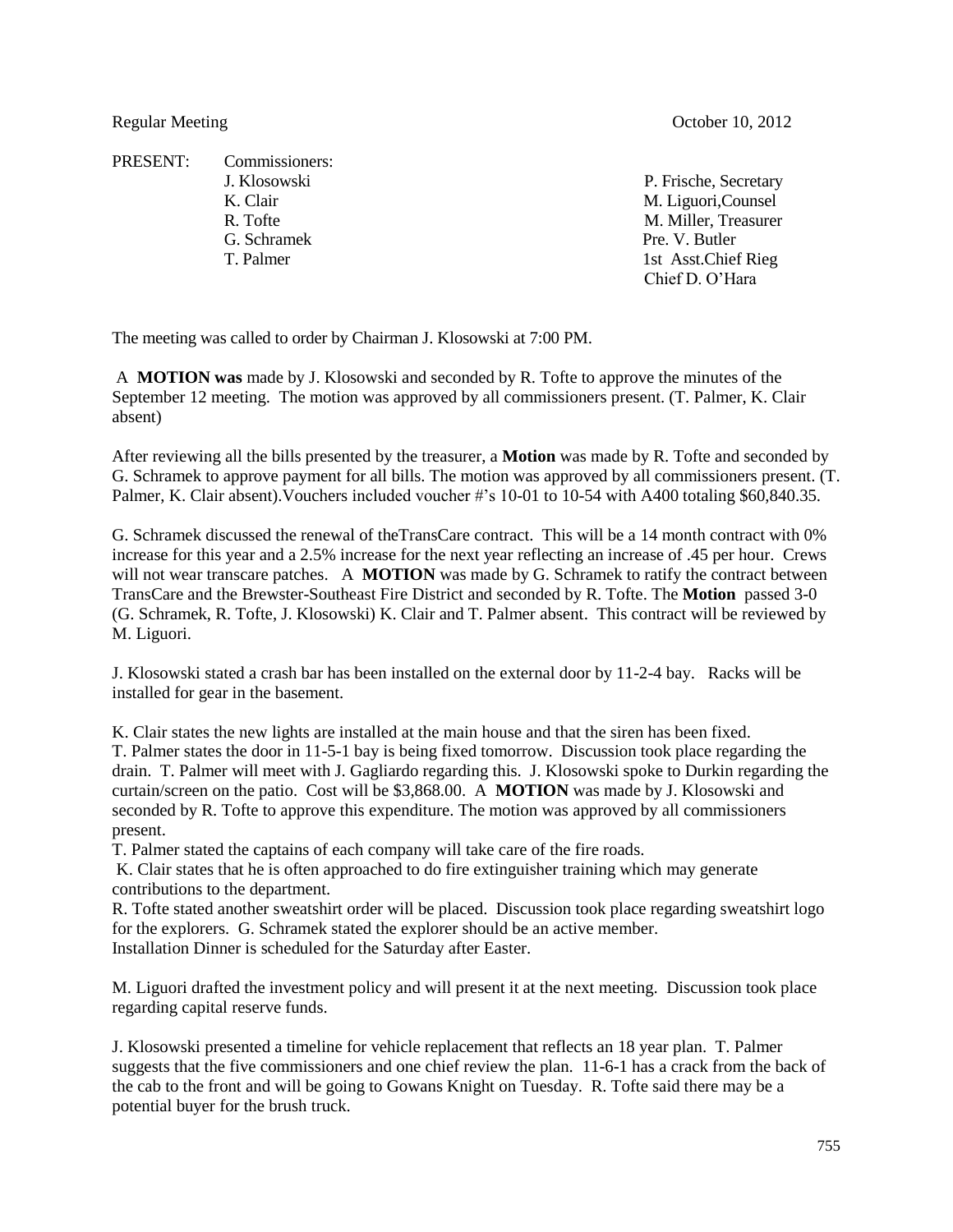PRESENT: Commissioners: R. Tofte T. Palmer

Special Meeting October 15, 2012

J. Klosowski P. Frische, Secretary K. Clair B. Ratajack,  $2<sup>nd</sup>$  asst. chief

Meeting was called to order at 7:05 pm.

A letter was read from Philip McMurray, Jr. requesting permission to run in the December meeting for the position of 2nd assistant chief. A **Motion** was made by T. Palmer and seconded by K. Clair to accept this request. The motion was approved by all commissioners present. (G. Schramek absent).

There being no further business, the meeting was adjourned at 7:10 pm.

Respectfully submitted,

\_\_\_\_\_\_\_\_\_\_\_\_\_\_\_\_\_\_\_

Patricia Frische Secretary, BSEJFD